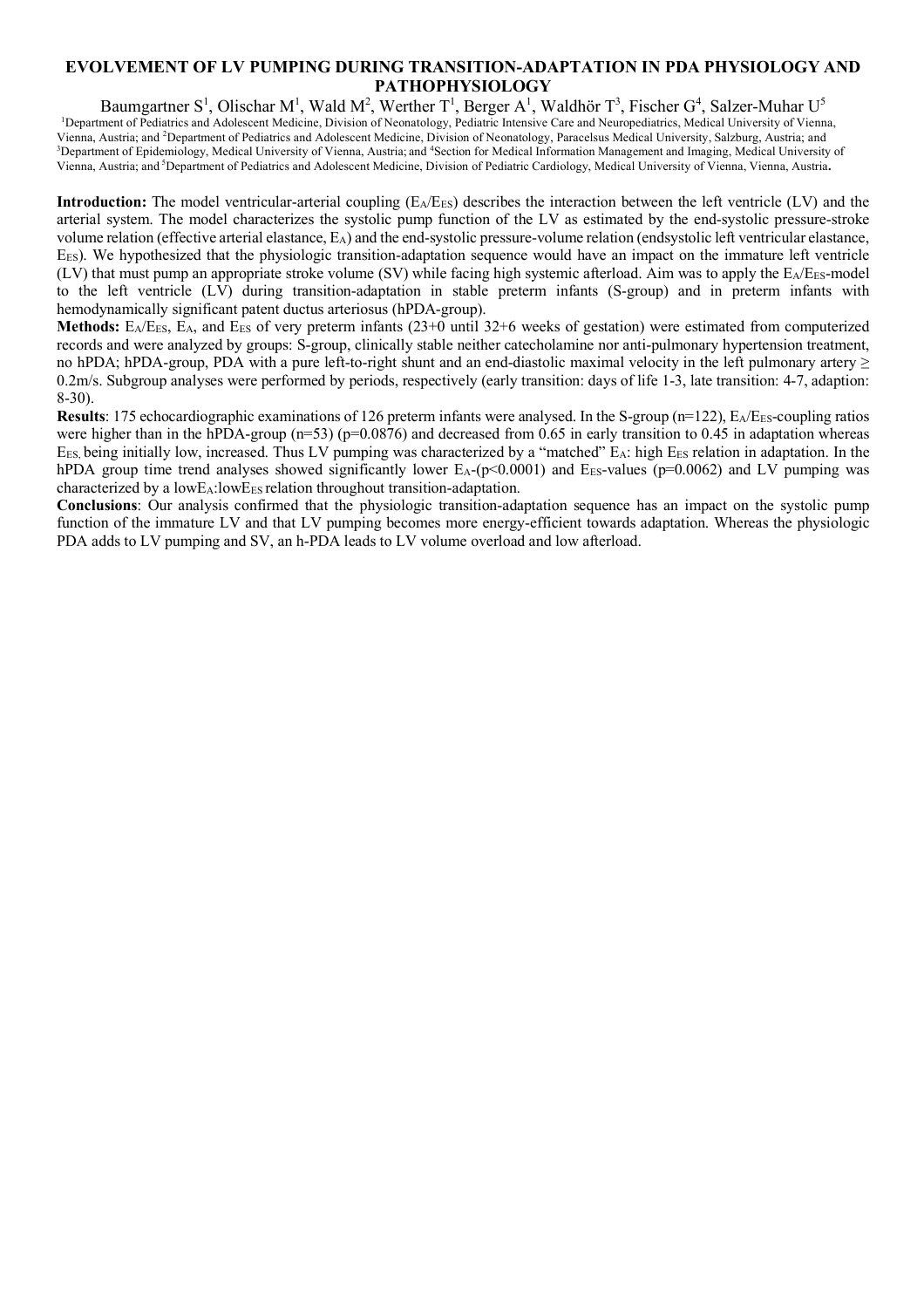#### **EFFECT OF VASOPRESSIN IN HYPOXIC PPHN**

Amer R, Elsayed Y, Graham R, Sikarwar AS, Dakshinamurti S

**Background:** Persistent pulmonary hypertension of the newborn (PPHN) is marked by high pulmonary vascular resistance (PVR). Vasopressin, used as a pulmonary vasodilator in PPHN, systemic vasoconstrictor acting on smooth muscle V1R receptors.

**Objective**: To determine effects of vasopressin infusion on pulmonary and systemic hemodynamics, in an animal model of hypoxic PPHN, using 2D echocardiography.

**Hypothesis**: Vasopressin will acutely reduce PVR in hypoxic PPHN piglets.

**Methods:** Newborn piglets with PPHN (N=7, by exposure to FiO2 10% x 72 hrs) and age-matched controls (N=6) at 3 days age were anesthetized and ventilated, with central venous and arterial lines. After 15 min stabilization and baseline echo, PPHN and control piglets were randomized (crossover design) to start in

Block 1: Normoxic ventilation x 30 min, then ECHO-N; Vasopressin infusion 0.0012 units/kg/min x 30 min, then ECHO-NV; washout period without vasopressin x 45 min; or Block 2: Hypoxic ventilation x 30 min, then ECHO-H; Vasopressin infusion x 30 min, then ECHO-HV; washout x 45 min.

ECHO parameters: Pulmonary VTI [velocity time interval], RVO [right ventricular output], AT/ET [acceleration time/ejection time]; FAC [fractional area change], TAPSE [tricuspid annular plane systolic excursion], RV EDV [end-diastolic volume], TR [tricuspid regurgitation], SVC [superior vena cava] VTI, interventricular septum flattening [ISs, d] and eccentricity index [EIs, d] in systole and diastole.

**Results**: PPHN piglets had increased TR [p 0.014], lower pulmonary VTI (p 0.002), lower PCO (p 0.009); EId >1 [p 0.04]; flattened ISs [p 0.0005] and ISd [p 0.02], versus controls. RV EDV and SVC flow were not different in PPHN animals. Vasopressin infusion changed neither heart rate, BP, pulmonary blood flow nor resistance parameters in controls. Control hypoxic animals on vasopressin had lowered pulmonary VTI, but no other change in pulmonary hemodynamics. In PPHN piglets, vasopressin increased BP during normoxic ventilation. There was a non-significant effect of vasopressin on RVO, and no change in RV EDV or pulmonary AT/ET ratio.

**Conclusions**: Vasopressin in PPHN piglets has no effect on RVO, AT/ET, TR nor septal flattening, implying no direct pulmonary vasodilator effect within the timeframe of this study. We conclude that vasopressin does not acutely decrease PVR in PPHN.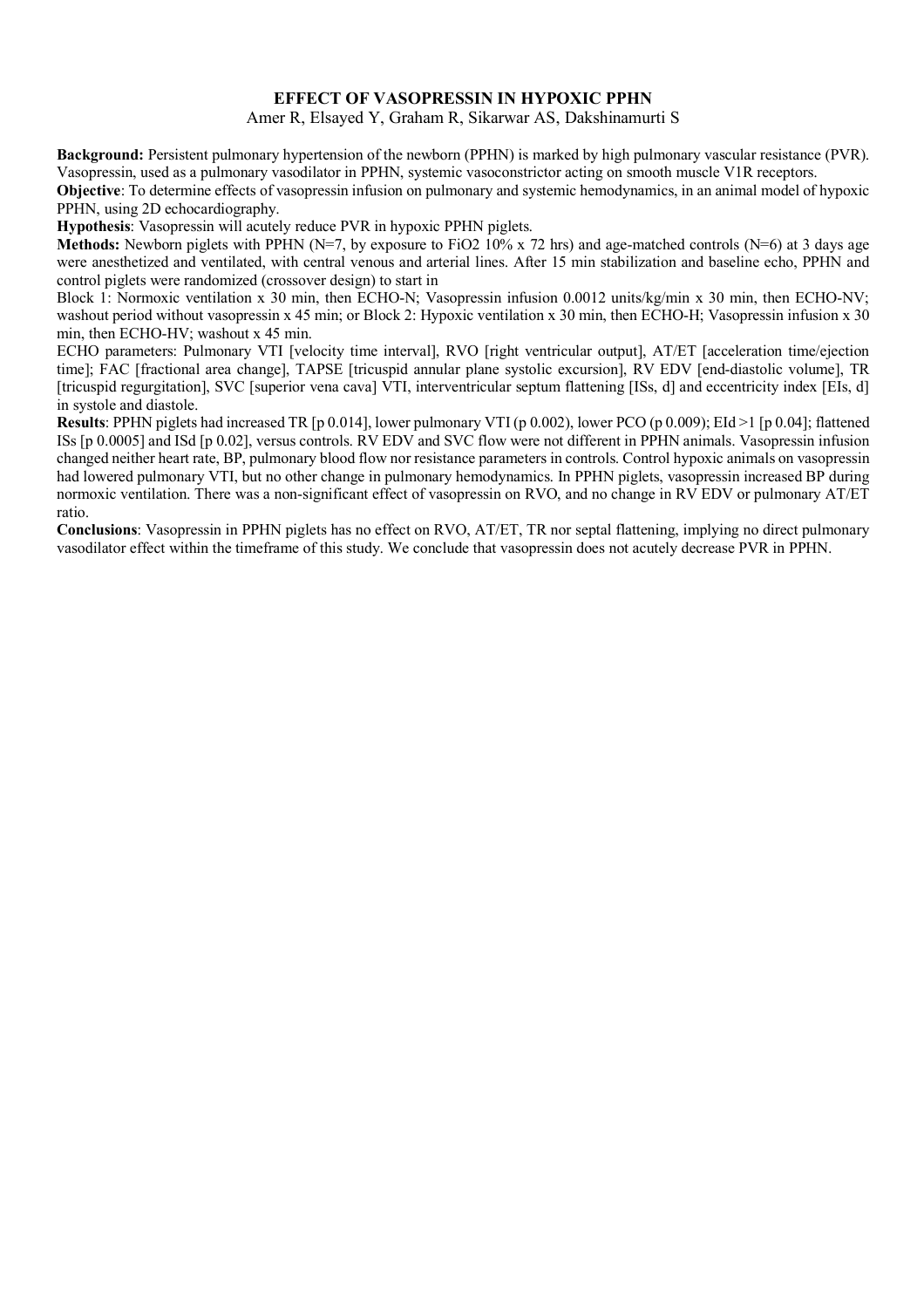## **EARLY DIASTOLIC DYSFUNCTION AND RESPIRATORY MORBIDITY IN PREMATURE INFANTS: AN OBSERVATIONAL STUDY**

Bussmann N<sup>1</sup>, Breatnach C<sup>1</sup>, Levy P<sup>2</sup>, McCallion N<sup>1,4</sup>, Franklin O<sup>5</sup>, EL-Khuffash A<sup>1,4</sup>

<sup>1</sup> Department of Neonatology, The Rotunda Hospital, Dublin, Ireland <sup>2</sup>Department of Pediatrics, Washington University School of Medicine, St Louis, Missouri 3School of Medicine, St Louis, Missouri 3School of Medicine (De School of Medicine (Department of Paediatrics), Royal College of Surgeons in Ireland, Dublin, Ireland <sup>4</sup>Department of Paediatric Cardiology, Our Lady's Children's Hospital, Crumlin, Dublin, Ireland

**Background:** Premature infants often require respiratory support during the early neonatal period; with some requiring prolonged ventilation. The relationship between diastolic function assessed over the first 12 hours following birth and early respiratory morbidity remains unexplored. We hypothesise that diastolic dysfunction measured over the first 12 hours of age is associated with the need for ventilation in preterm infants.

**Methods:** This was a retrospective observational study of infants less than 32 weeks gestation. All infants in this cohort underwent a comprehensive echocardiography assessment over the first 12 hours after birth using tissue Doppler imaging to measure left ventricular (LV), septal and right ventricular (RV) s`, e`, and a` velocities. LV and RV e` wave to a` wave ratios were also assessed. Measurements were compared between invasively ventilated infants and those on continuous positive pressure ventilation (CPAP) and between infants with and without pulmonary haemorrhage (PH).

**Results:** One hundred and eighty-three infants with a mean gestation and birthweight of  $27 \pm 2$  weeks and  $999 \pm 296$  grams were included. Ninety-six infants (53%) were ventilated at the time of the echocardiogram. Ventilated infants have lower LV e` (3.4  $\pm$ 1.0 vs.  $4.1 \pm 1.5$  cm/s, p<0.01) and lower LV ea` ratio (0.8  $\pm$  0.2 vs. 1.0  $\pm$  0.4, p<0.01) when compared with infant on CPAP. A higher LV e` and LV ea` remained independently associated with a lower risk for invasive ventilation when adjusting for important confounders (LV e` adjusted OR 0.62, 95% CI 0.45 – 0.87, p<0.01; LV ea` adjusted OR 0.14, 95% CI 0.03 – 0.68, p=0.01). Infants with PH (n=11) had a lower LV e`  $(2.9 \pm 1.2 \text{ vs. } 3.8 \pm 1.3 \text{ cm}, p=0.04)$  and a lower LV ea`  $(0.68 \pm 0.10 \text{ vs. } 0.93 \pm 0.32, \le 0.01)$  when compared to infants without PH. This association remained significant when adjusting for confounders (LV e` adjusted OR 0.64, 95% CI 0.46 – 0.90, p<0.001; LV ea` adjusted OR 0.11, 95% CI 0.02 – 0.58, p < 0.01).

**Conclusion:** Left ventricular diastolic function in premature infants may play an important role in the evolution of respiratory morbidity as manifest by the need for invasive ventilation and pulmonary haemorrhage.

| Table 4. Tissue Doppier Velocutes in in the two groups. | <b>CPAP</b>   | <b>Invasive ventilation</b> | p      |
|---------------------------------------------------------|---------------|-----------------------------|--------|
|                                                         | $(n=87)$      | $(n=96)$                    |        |
| Left Ventricle free wall                                |               |                             |        |
| $s'$ (cm/s)                                             | $3.1 \pm 0.8$ | $3.0 \pm 0.9$               | 0.80   |
| $e^{(cm/s)}$                                            | $4.1 \pm 1.5$ | $3.4 \pm 1.0$               | < 0.01 |
| $a'$ (cm/s)                                             | $4.5 \pm 1.8$ | $4.5 \pm 1.7$               | 0.92   |
| ea                                                      | $1.0 \pm 0.4$ | $0.8 \pm 0.2$               | < 0.01 |
| <b>Septum</b>                                           |               |                             |        |
| $s'$ (cm/s)                                             | $2.6 \pm 1.0$ | $2.5 \pm 0.7$               | 0.26   |
| e'(cm/s)                                                | $2.9 \pm 1.0$ | $2.9 \pm 0.9$               | 0.73   |
| $a'$ (cm/s)                                             | $4.1 \pm 1.4$ | $4.0 \pm 1.3$               | 0.44   |
| ea`                                                     | $0.8 \pm 0.2$ | $8.0 \pm 0.2$               | 0.61   |
| <b>Right Ventricle free wall</b>                        |               |                             |        |
| $s'$ (cm/s)                                             | $4.0 \pm 1.0$ | $3.8 \pm 1.1$               | 0.14   |
| $e^{(cm/s)}$                                            | $4.4 \pm 1.4$ | $4.1 \pm 1.4$               | 0.22   |
| $a'$ (cm/s)                                             | $7.4 \pm 1.9$ | $6.8 \pm 2.1$               | 0.04   |
| ea                                                      | $0.6 \pm 0.2$ | $0.7 \pm 0.2$               | 0.69   |

#### **Table 4: Tissue Doppler Velocities in in the two groups.**

Data is presented as means  $\pm$  SD.

CPAP, continuous positive airway pressure